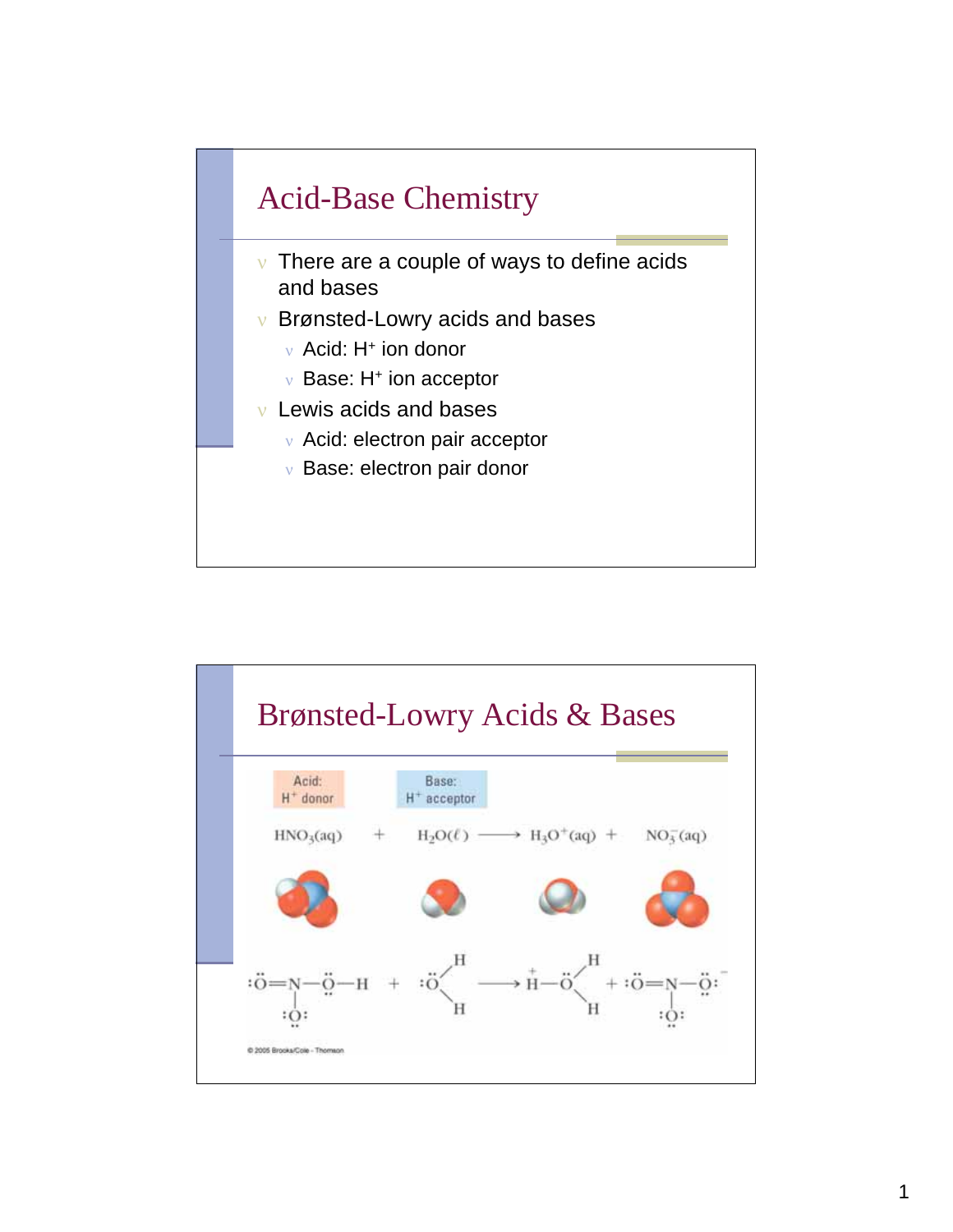

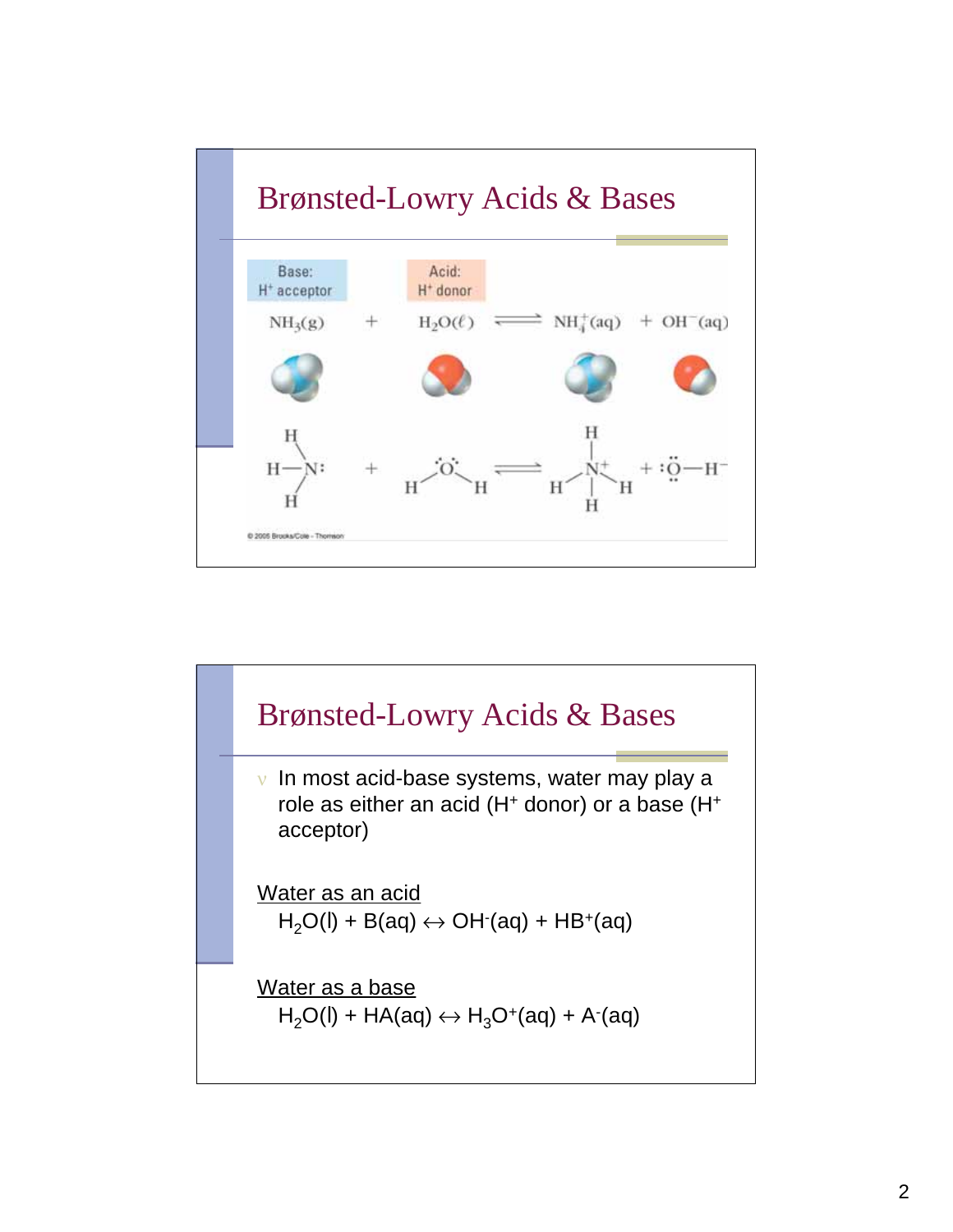

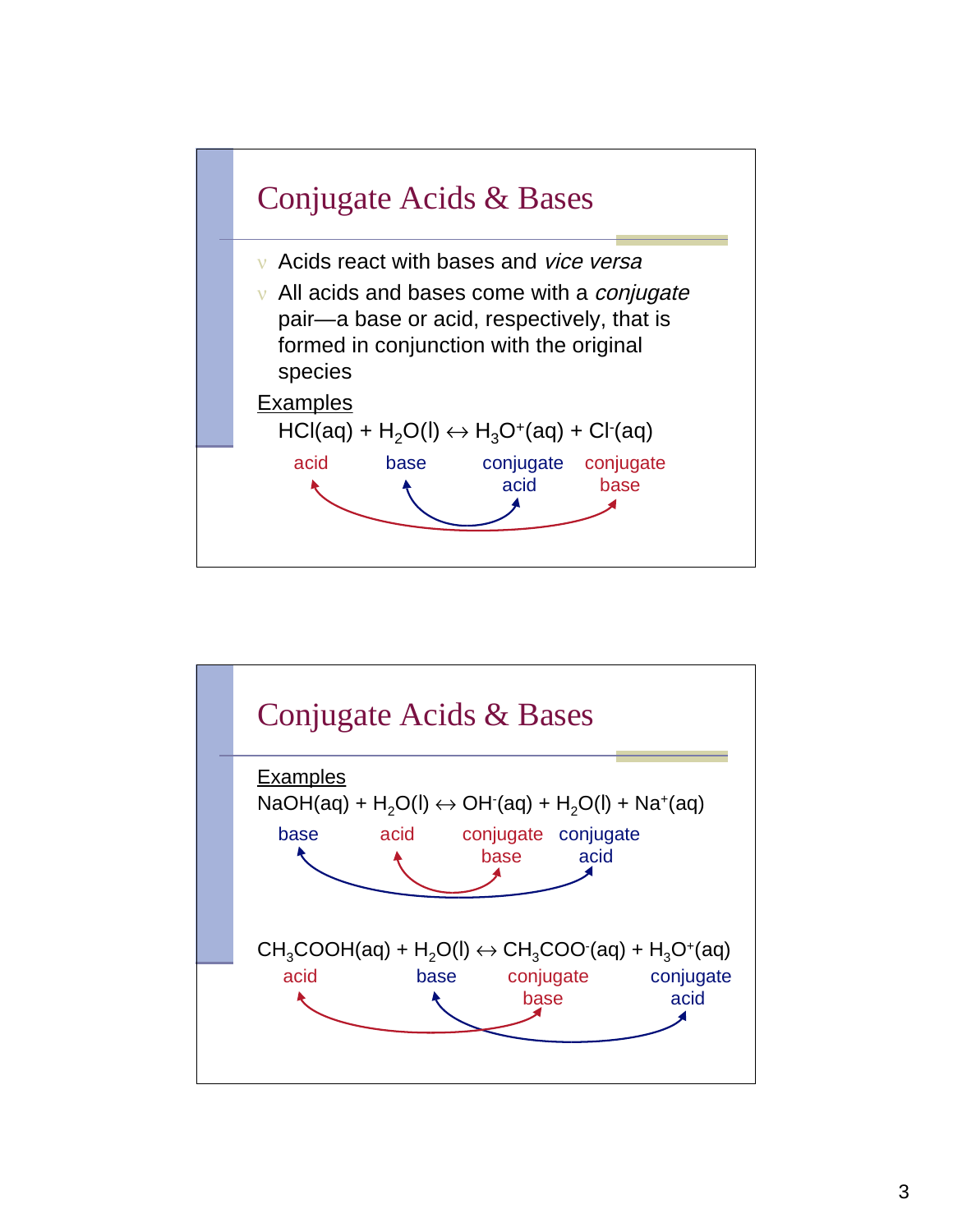

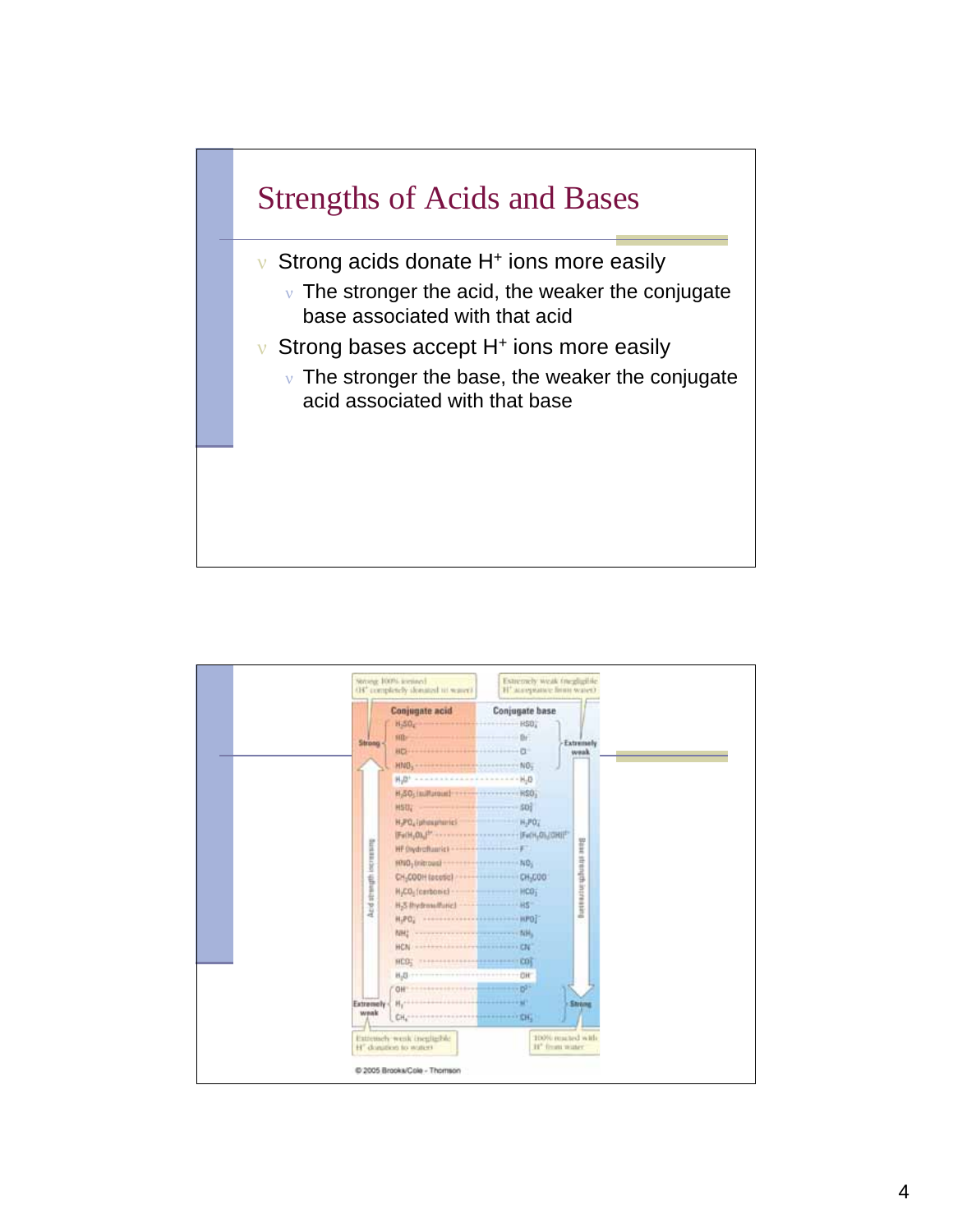

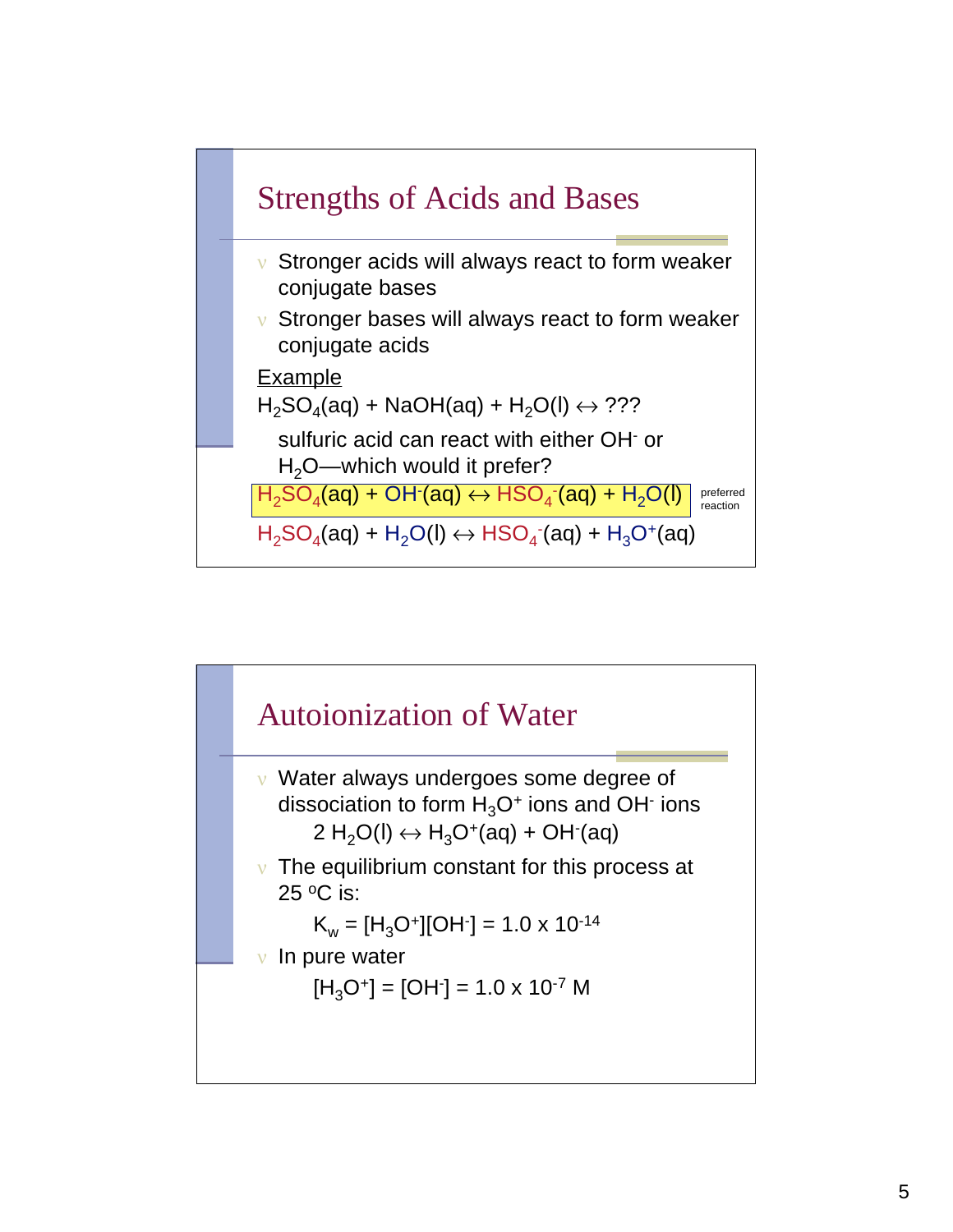

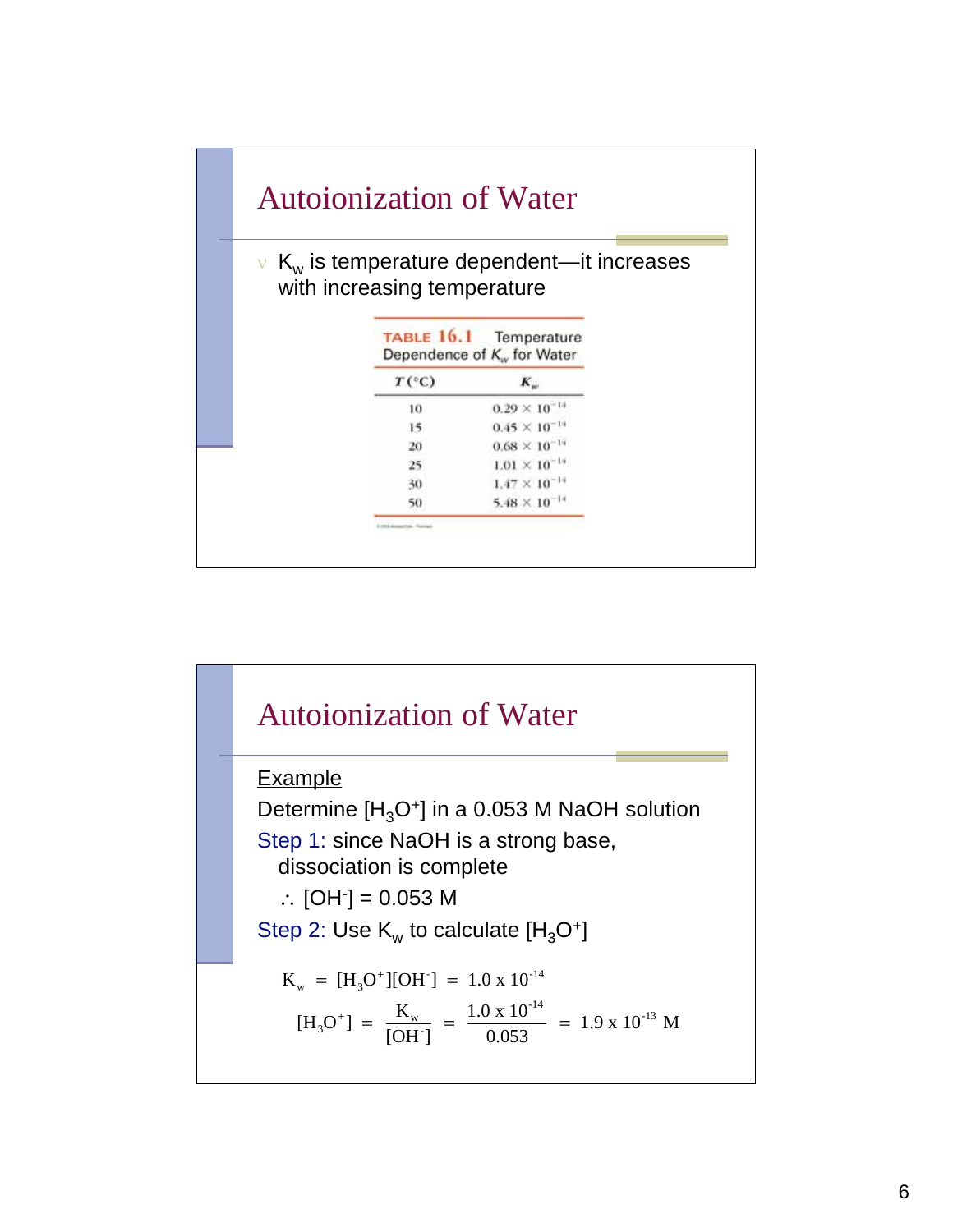

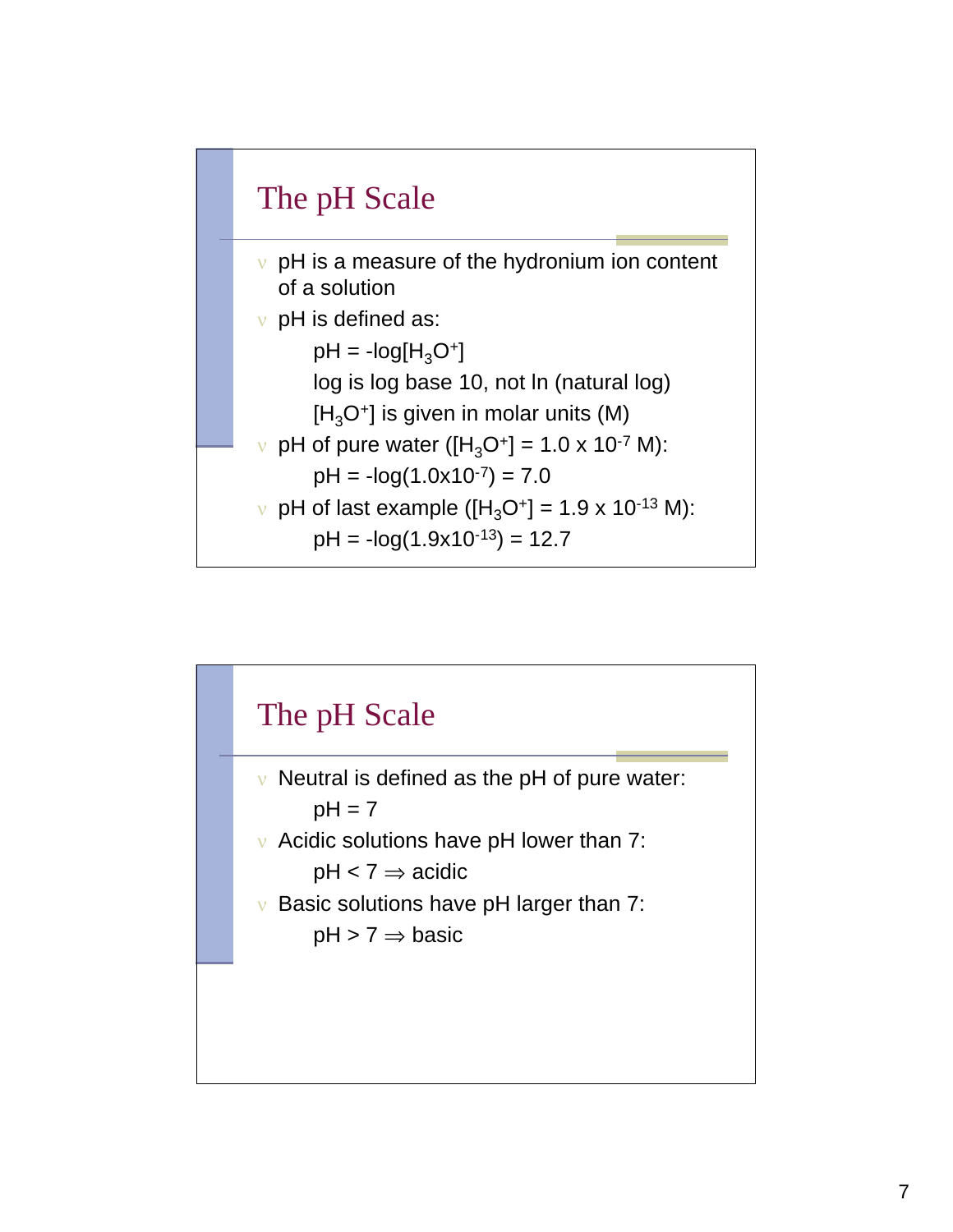

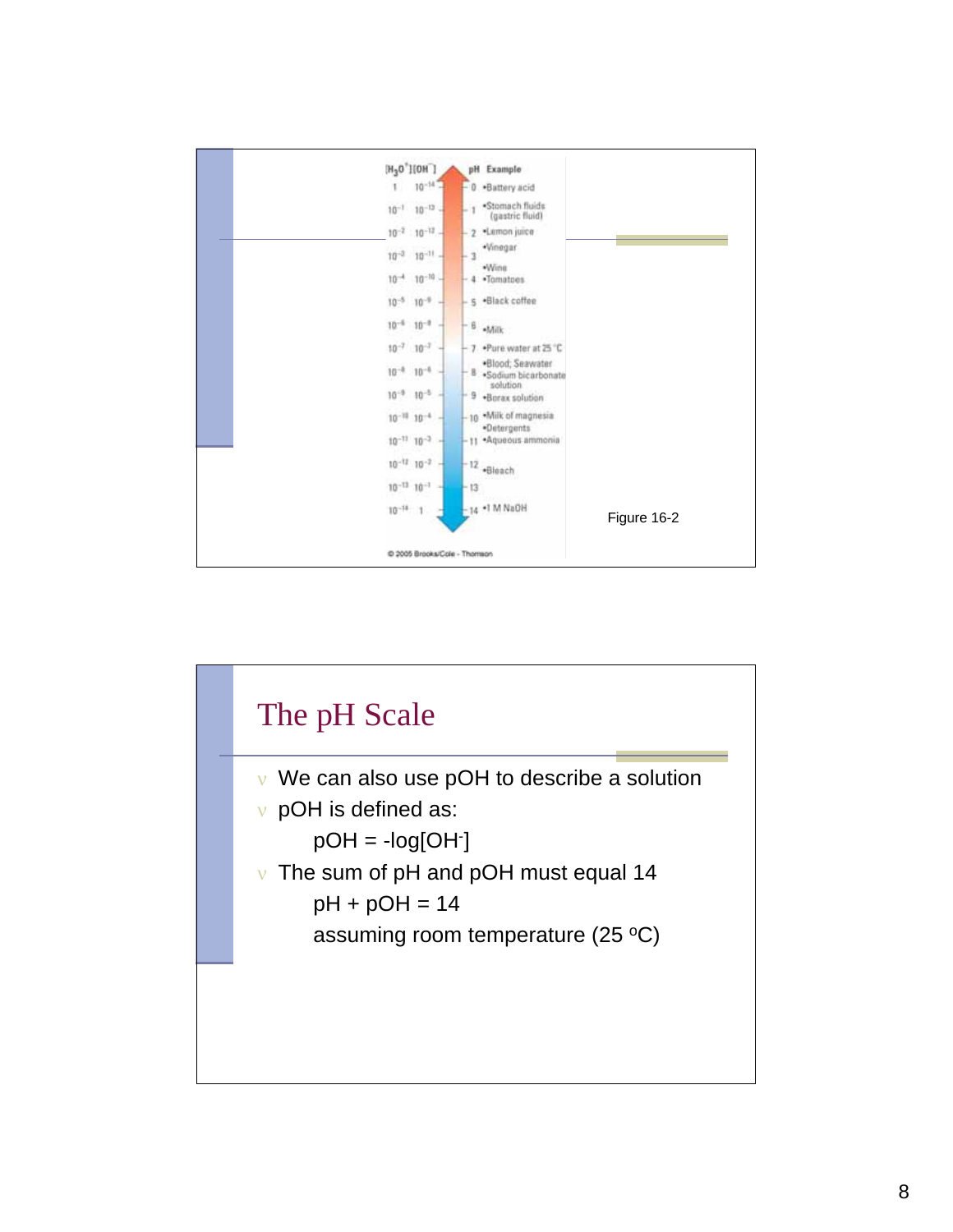

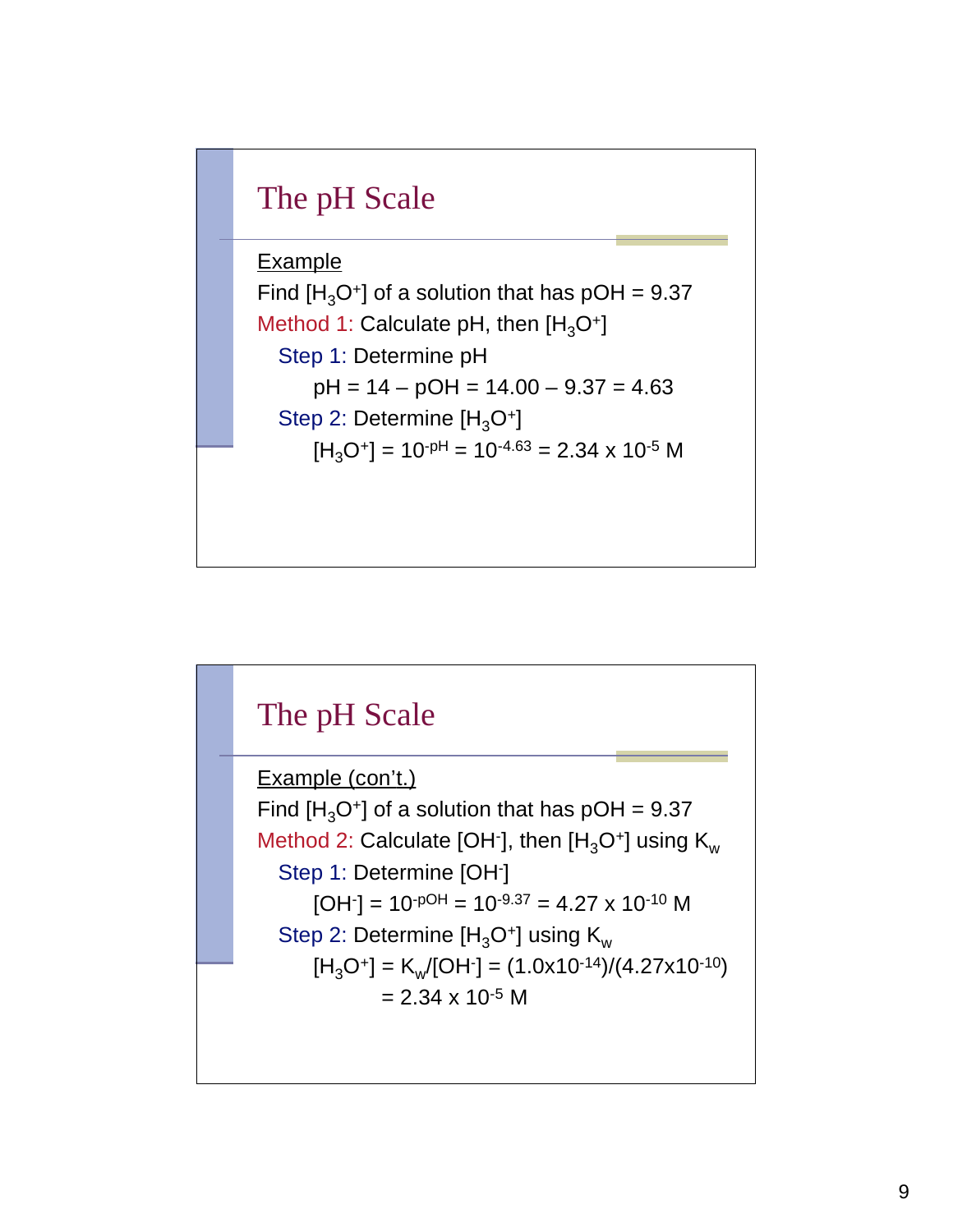

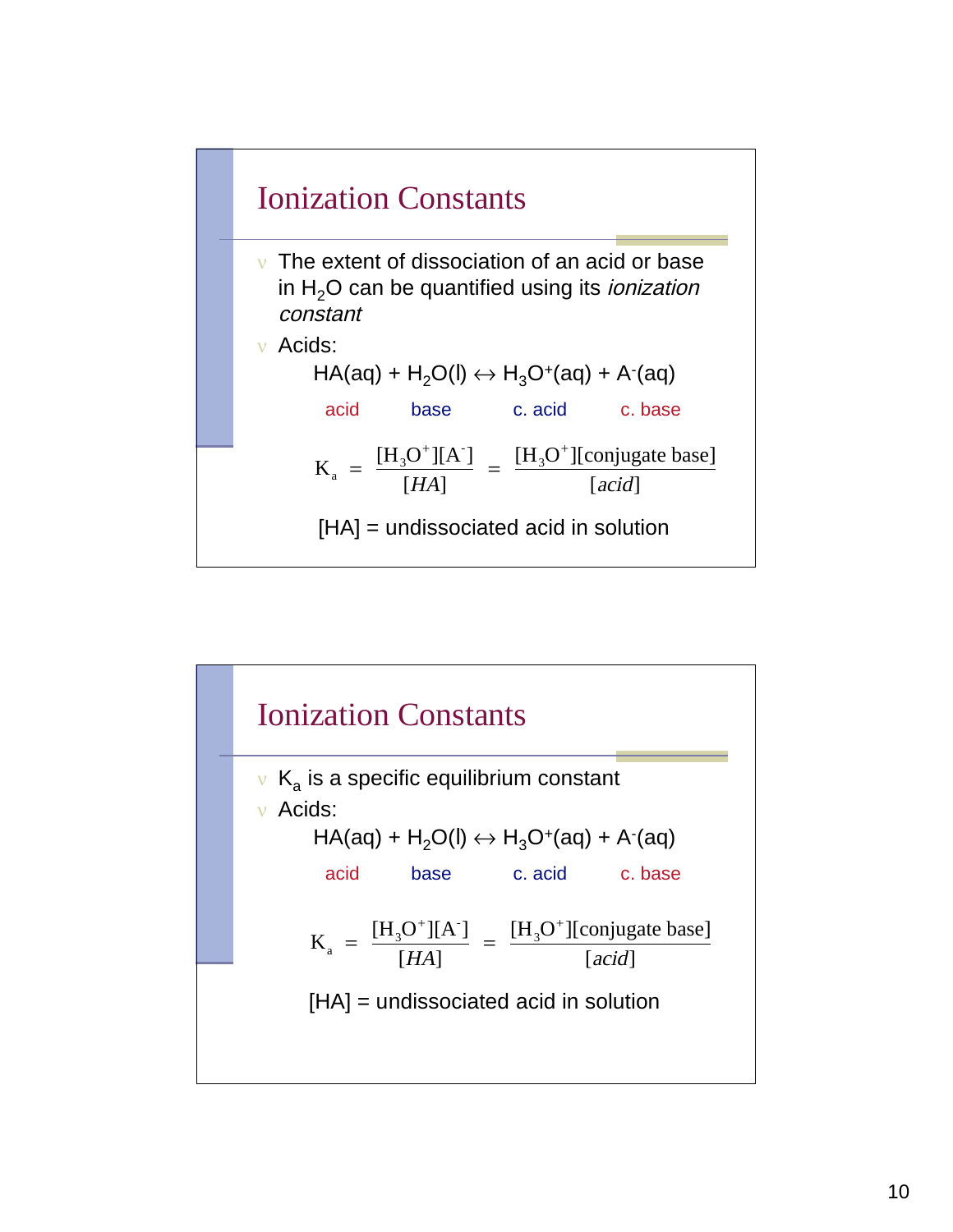

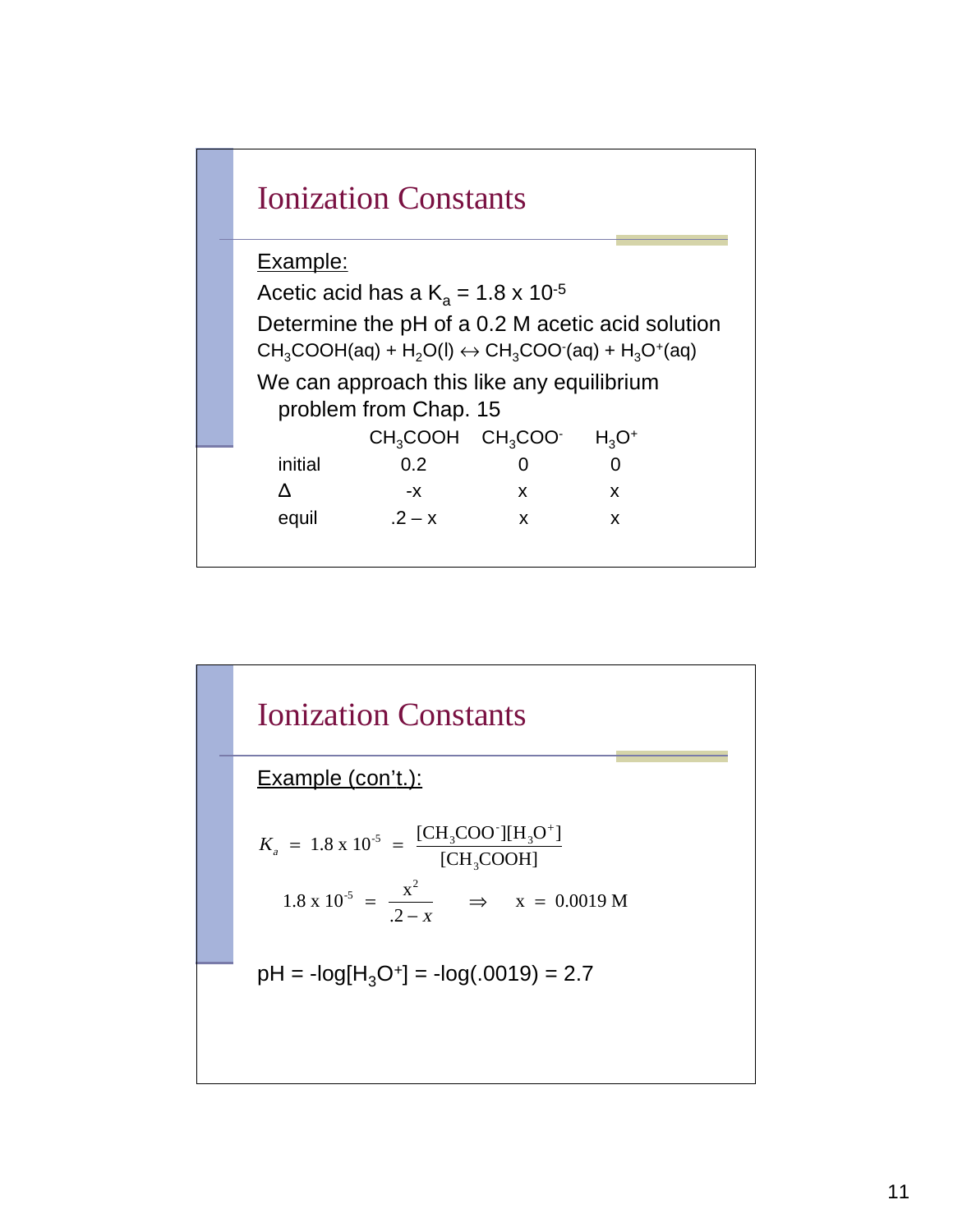

|          | <b>Ionization Constants</b>                                                                                                       |                    |     |
|----------|-----------------------------------------------------------------------------------------------------------------------------------|--------------------|-----|
| Example: |                                                                                                                                   |                    |     |
|          | Determine [B] in a 1.82 x 10 <sup>-3</sup> M solution of NH <sub>3</sub><br>$NH3(aq) + H2O(l) \leftrightarrow NH4+(aq) + OH3(aq)$ |                    |     |
|          | NH <sub>3</sub>                                                                                                                   | $NH4$ <sup>+</sup> | OH- |
| initial  | $1.82 \times 10^{-3}$                                                                                                             | 0                  | 0   |
|          | -х                                                                                                                                | X                  | X   |
| equil    | $1.82x10^{-3} - x$                                                                                                                | X                  | X   |
|          |                                                                                                                                   |                    |     |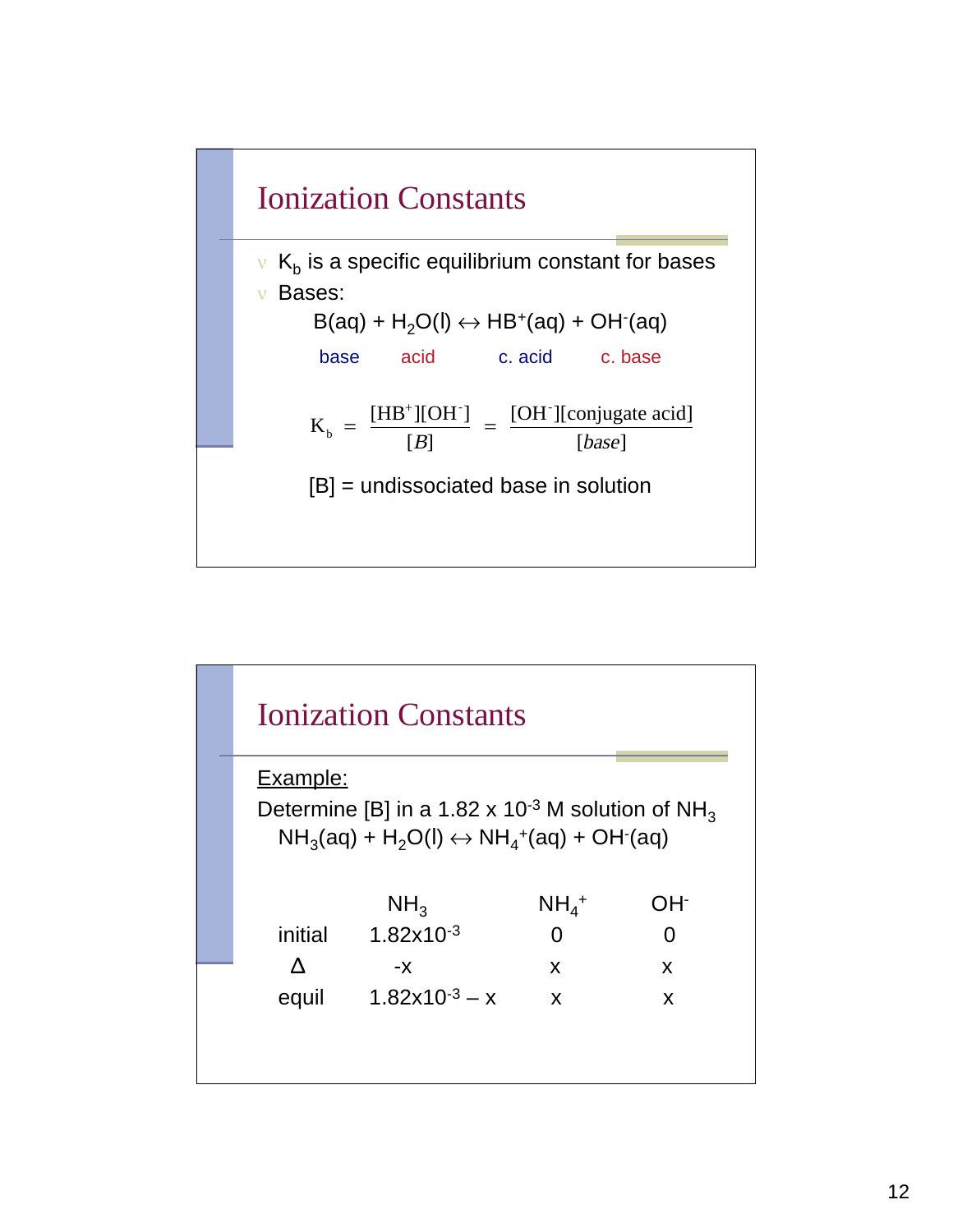

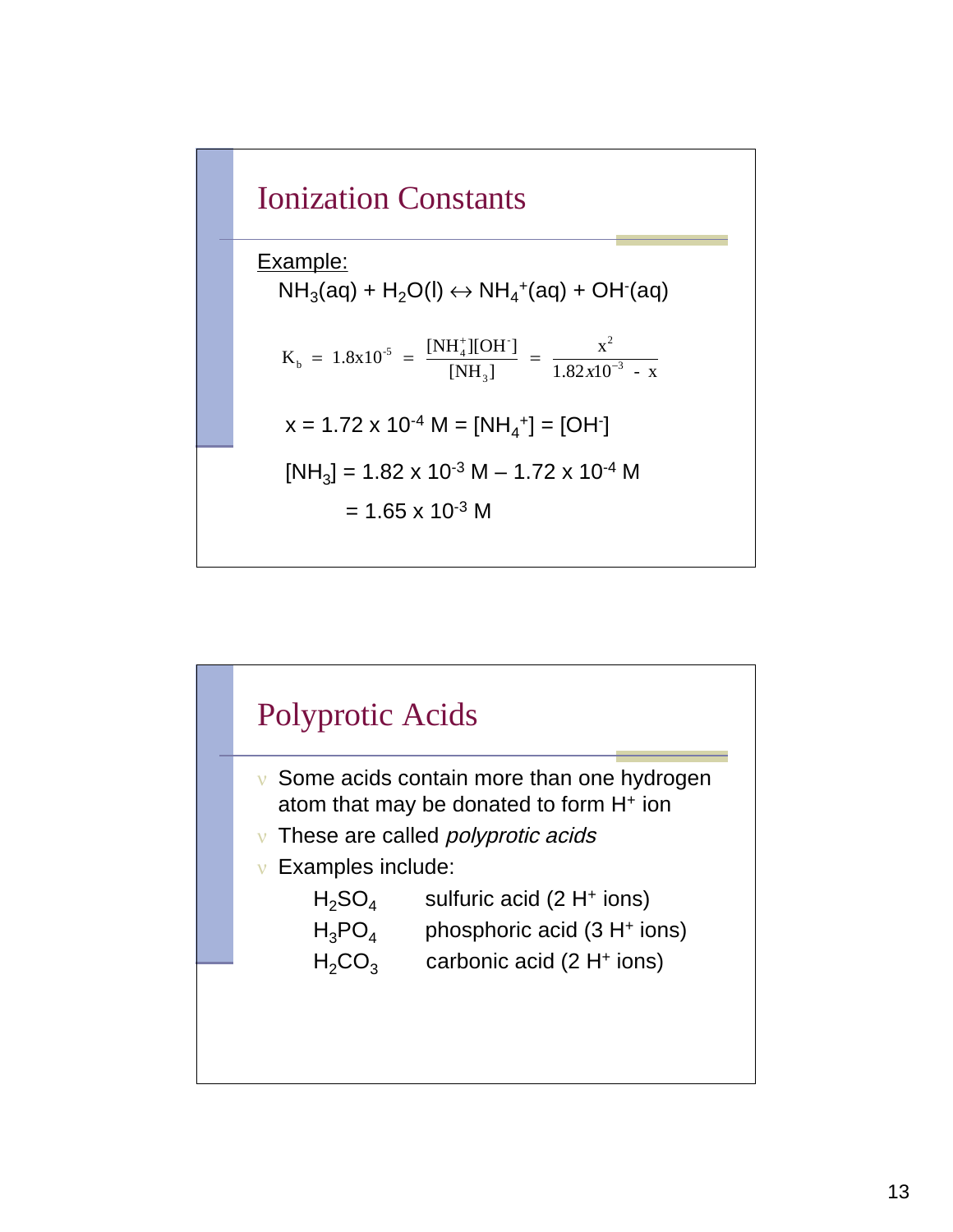

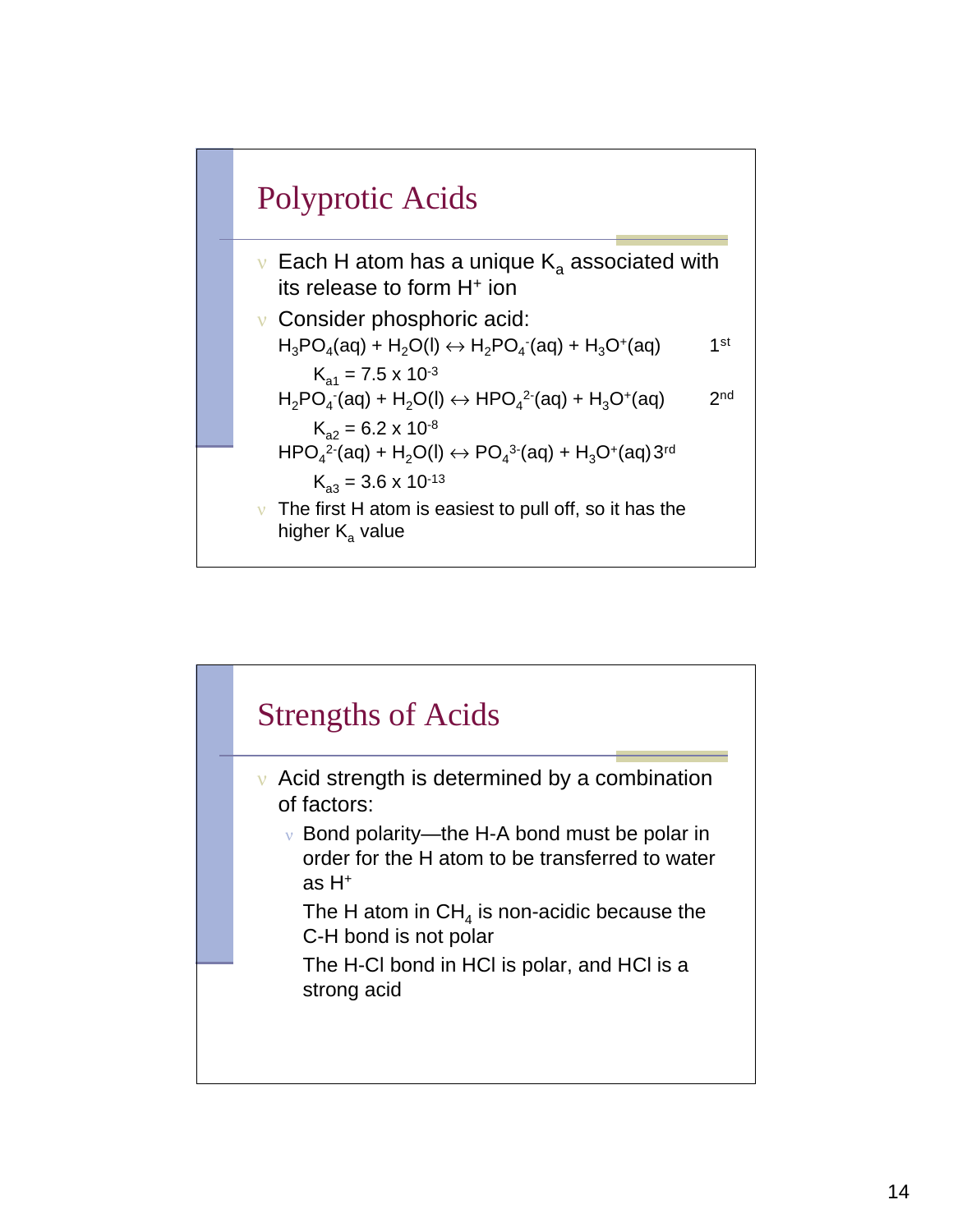

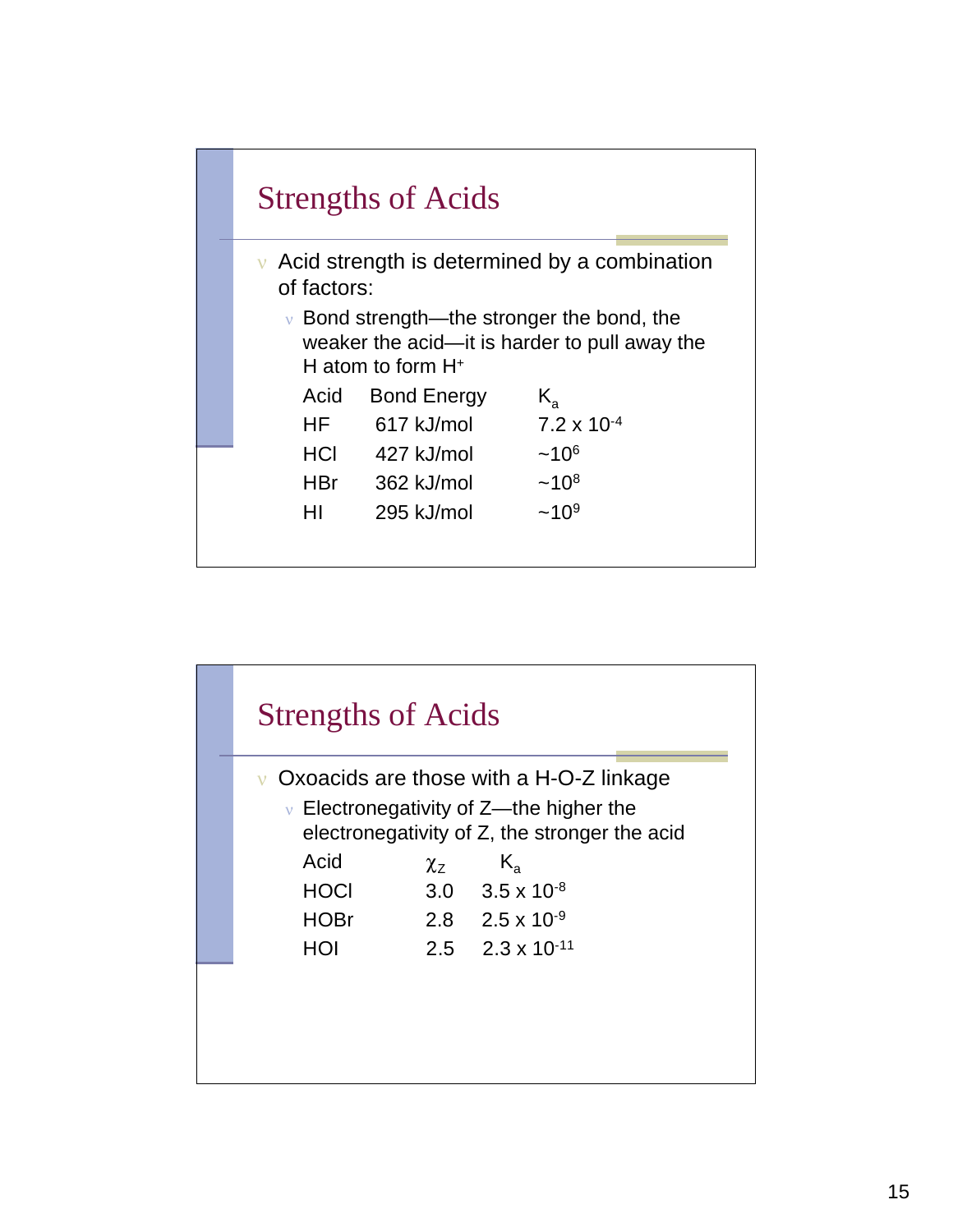

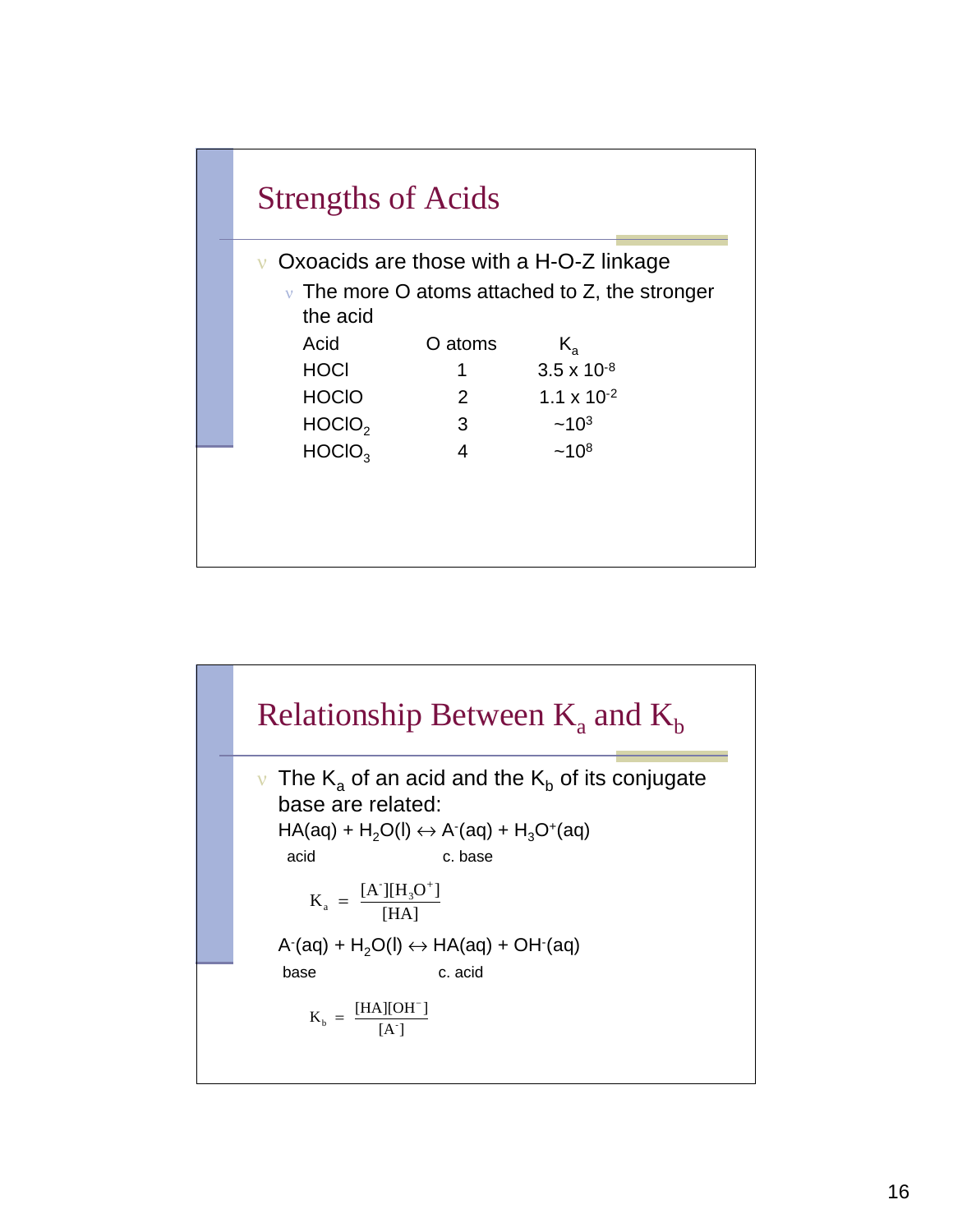

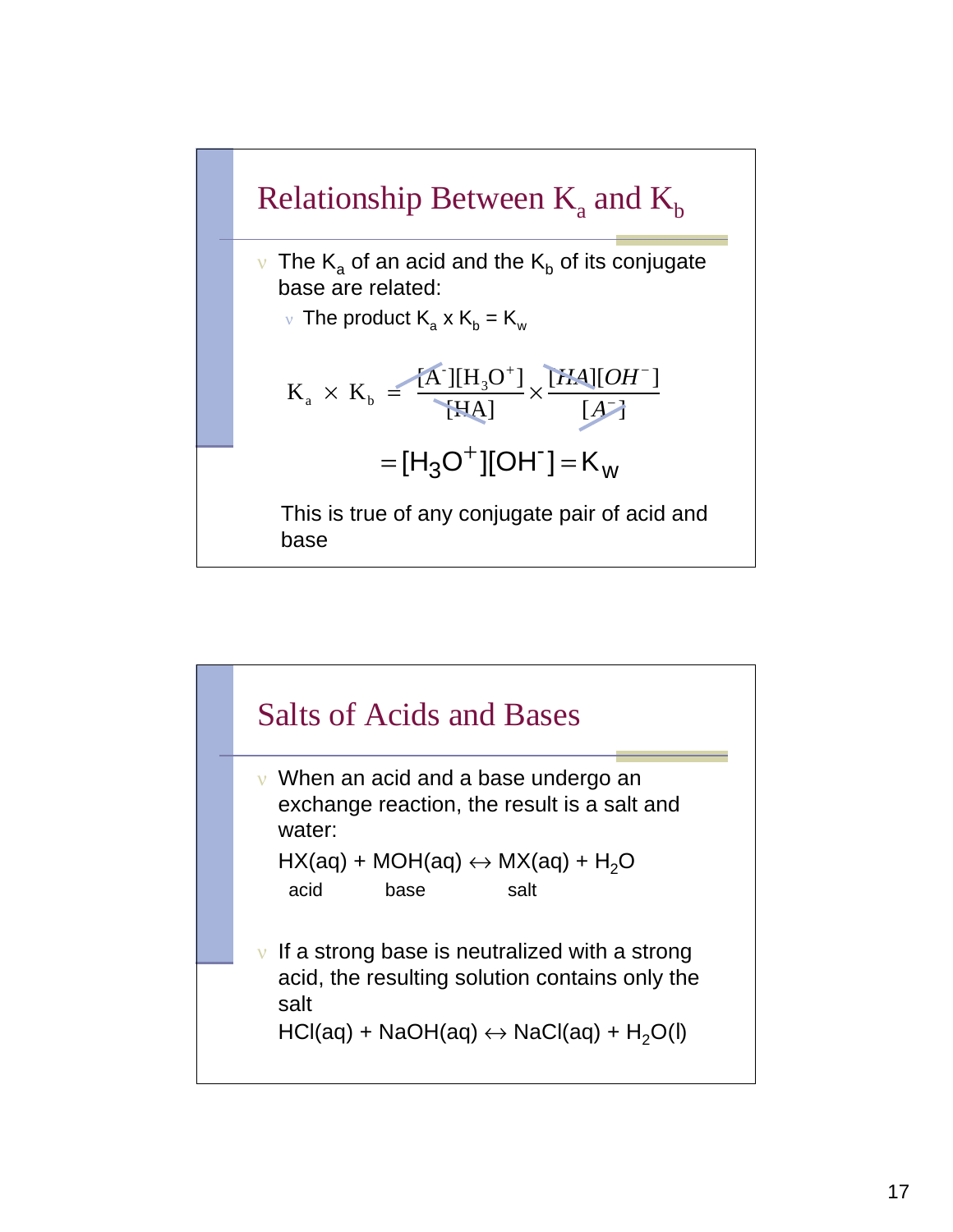

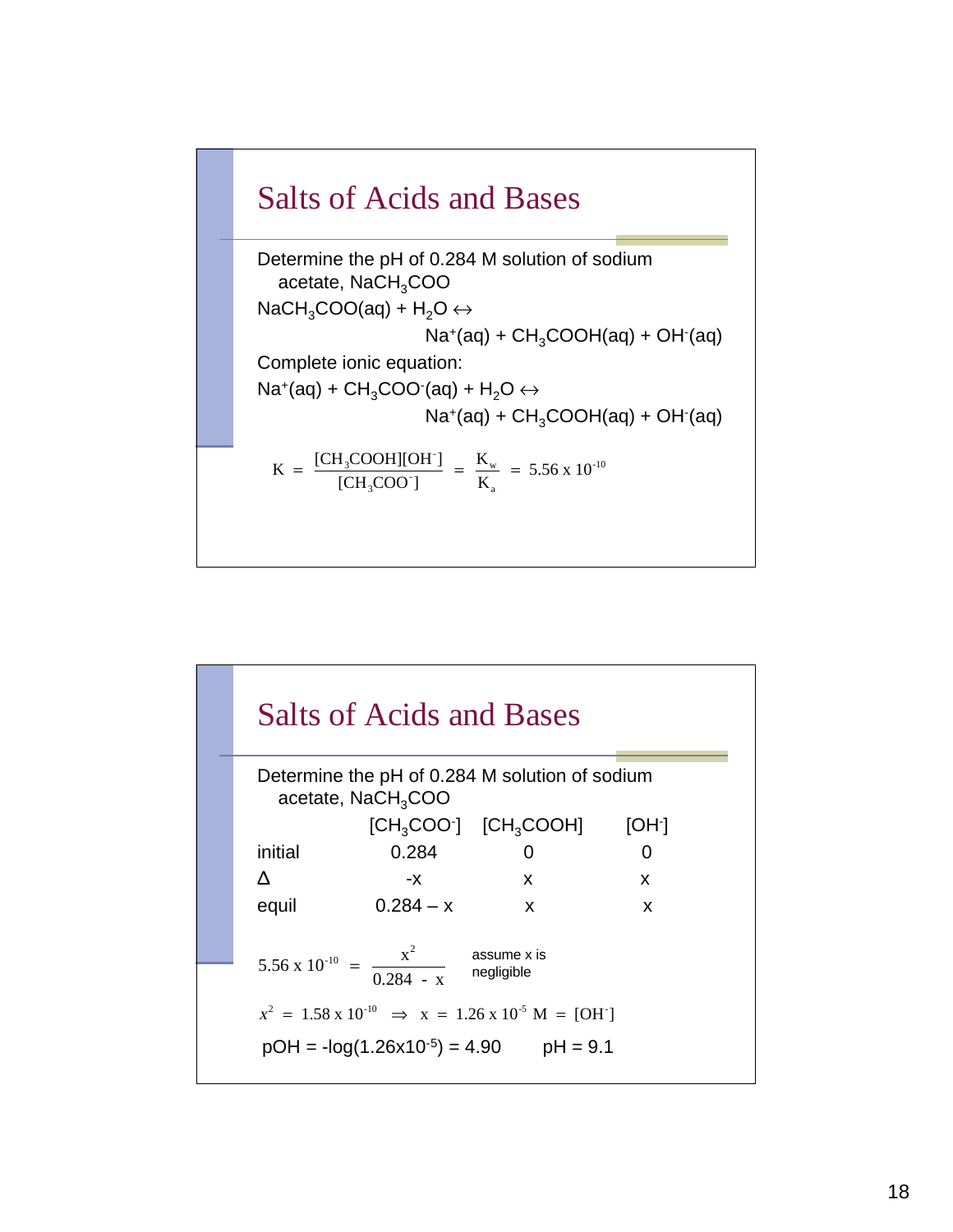

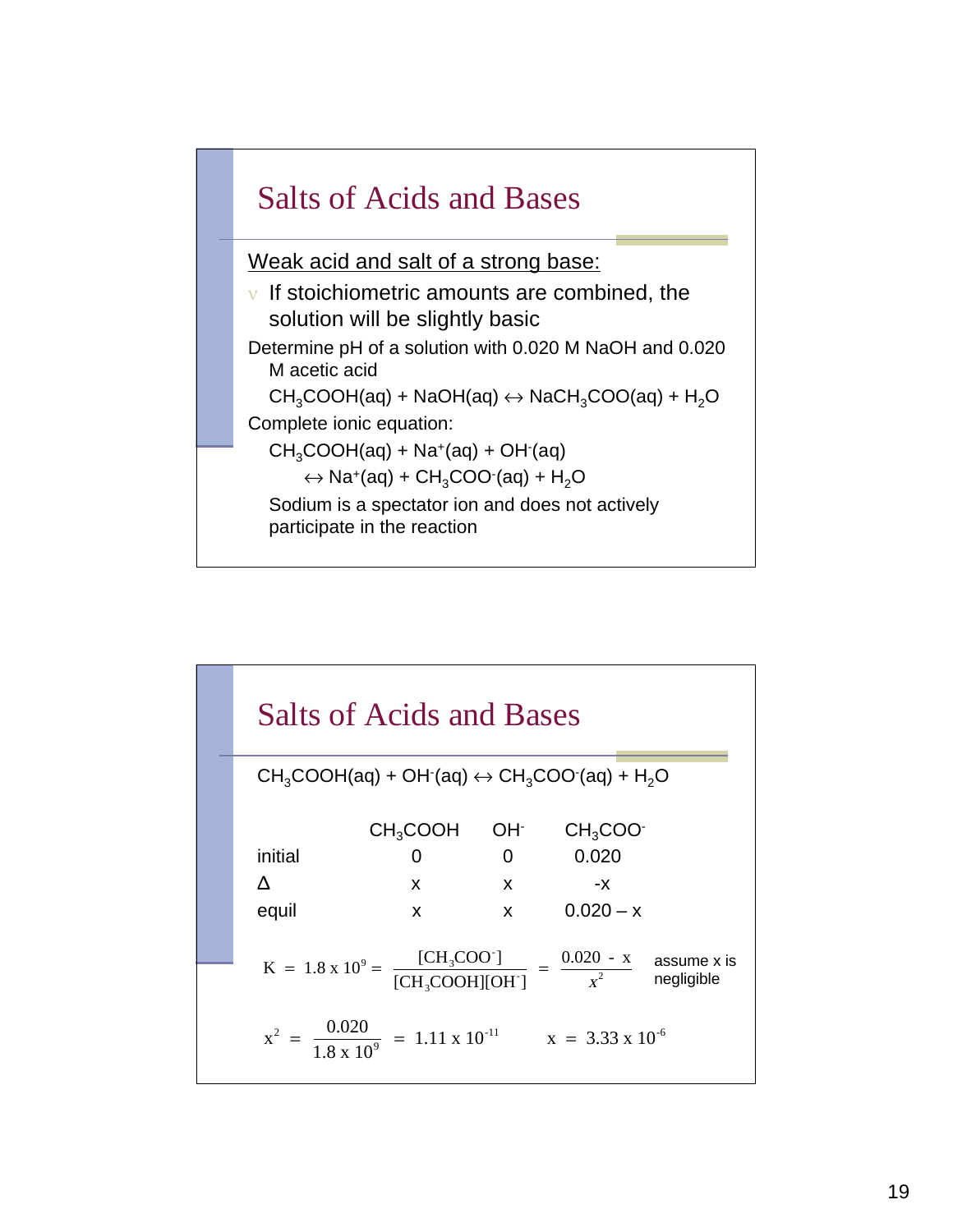## Salts of Acids and Bases

 $CH<sub>3</sub>COOH(aq) + OH(aq) \leftrightarrow CH<sub>3</sub>COO(aq) + H<sub>2</sub>O$ 

 $[OH$ ] =  $[CH<sub>3</sub>COOH]$  = 3.3 x 10<sup>-6</sup> M  $pOH = -log(3.3 \times 10^{-6}) = 5.5$  $pH = 14.0 - 5.5 = 8.5$ 

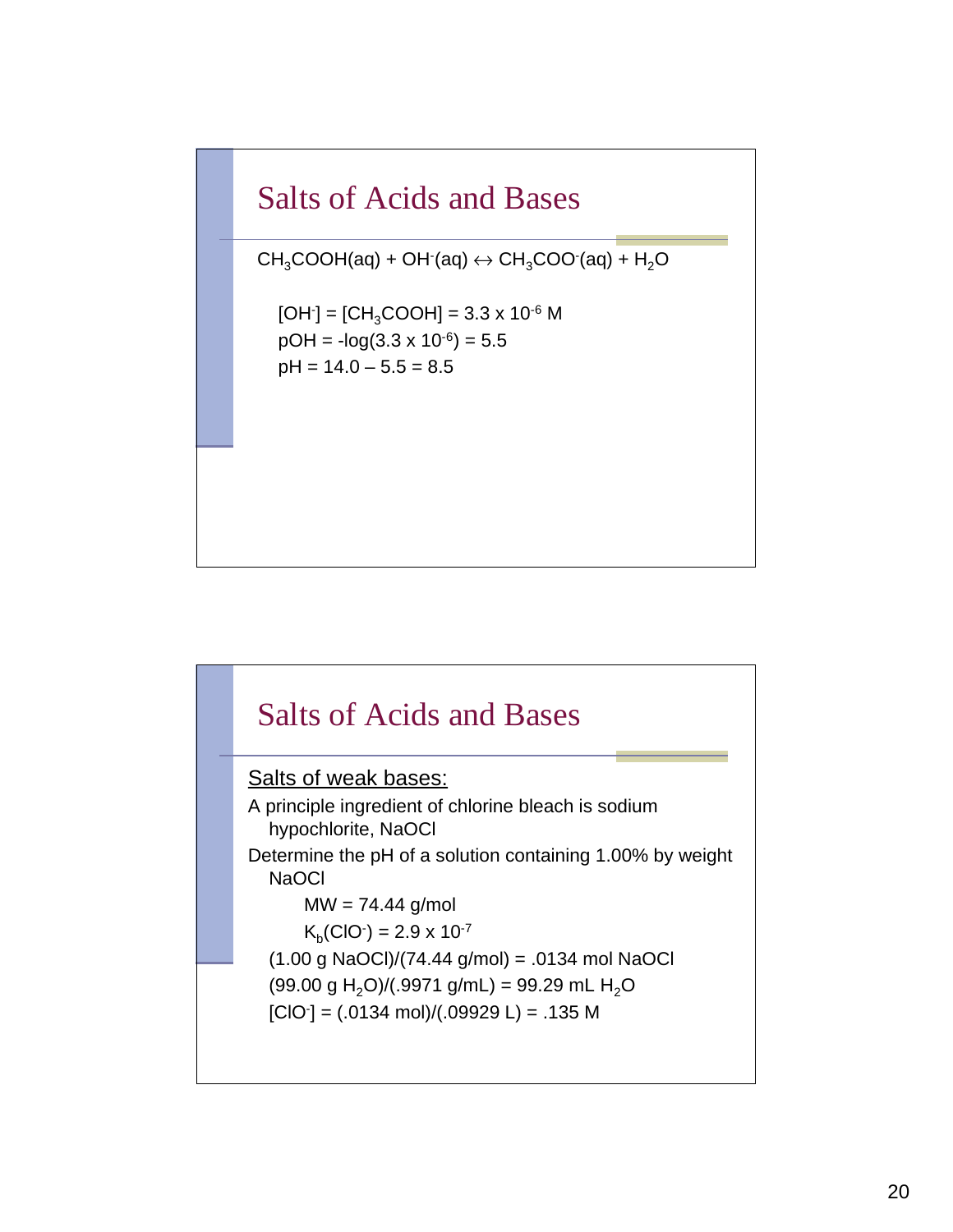

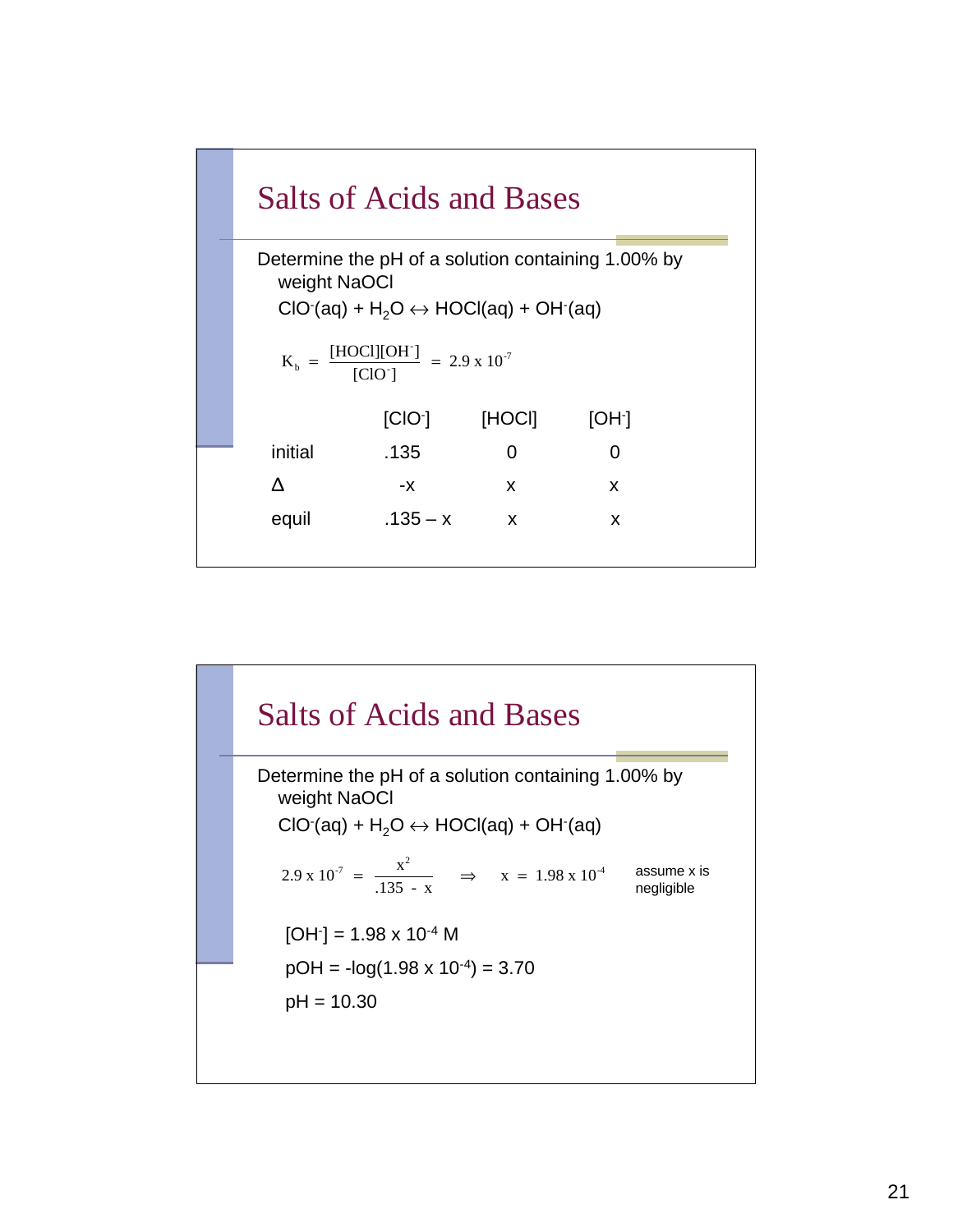